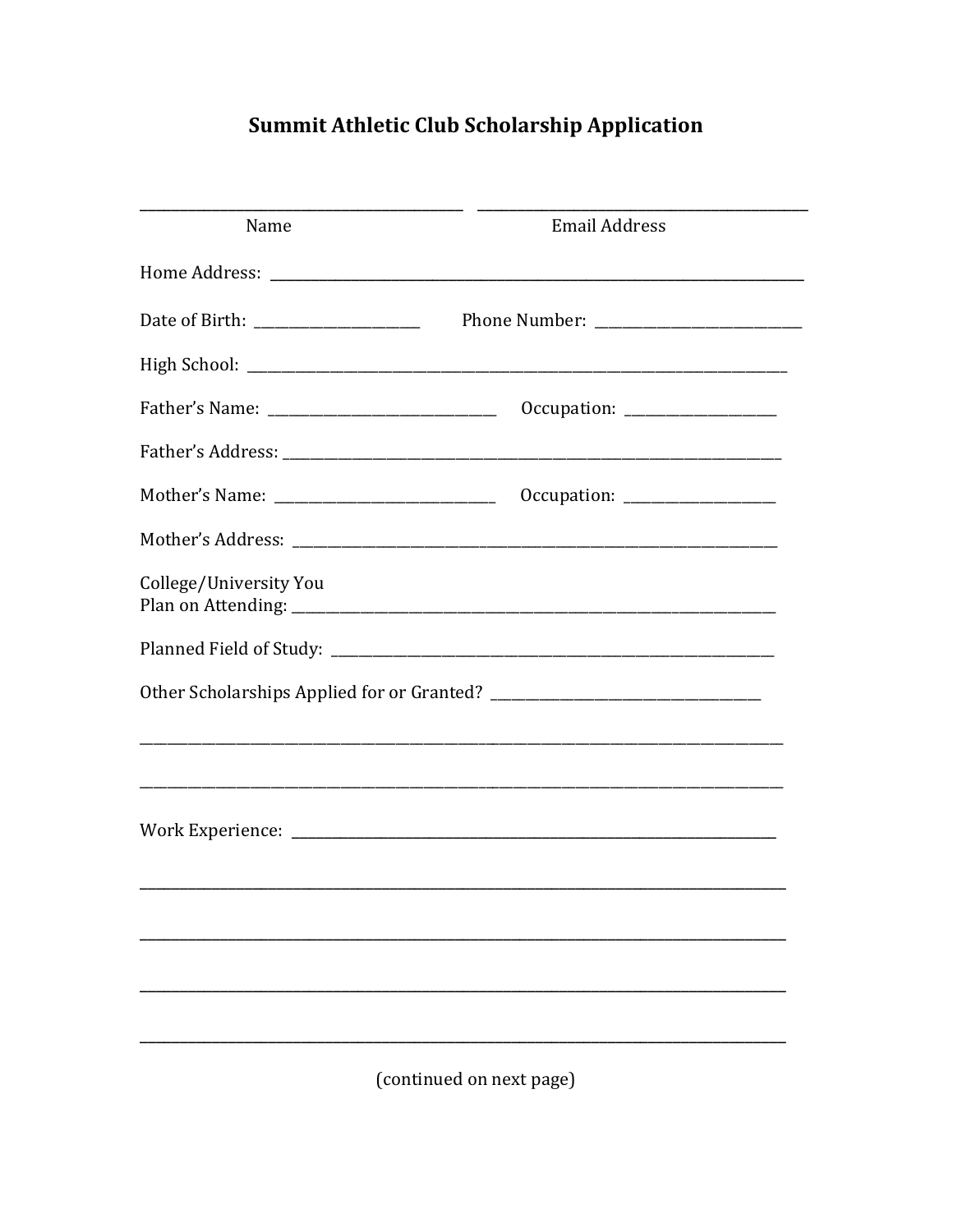## LIST ACTIVITIES, AWARDS AND HONORS IN AND OUT OF SCHOOL (YOUTH GROUPS, CHURCH GROUPS, SOCIAL CLUBS, COMMUNITY ACTIVITIES, ETC.)

\_\_\_\_\_\_\_\_\_\_\_\_\_\_\_\_\_\_\_\_\_\_\_\_\_\_\_\_\_\_\_\_\_\_\_\_\_\_\_\_\_\_\_\_\_\_\_\_\_\_\_\_\_\_\_\_\_\_\_\_\_\_\_\_\_\_\_\_\_\_\_\_\_\_\_\_\_\_\_\_\_\_\_

\_\_\_\_\_\_\_\_\_\_\_\_\_\_\_\_\_\_\_\_\_\_\_\_\_\_\_\_\_\_\_\_\_\_\_\_\_\_\_\_\_\_\_\_\_\_\_\_\_\_\_\_\_\_\_\_\_\_\_\_\_\_\_\_\_\_\_\_\_\_\_\_\_\_\_\_\_\_\_\_\_\_\_

\_\_\_\_\_\_\_\_\_\_\_\_\_\_\_\_\_\_\_\_\_\_\_\_\_\_\_\_\_\_\_\_\_\_\_\_\_\_\_\_\_\_\_\_\_\_\_\_\_\_\_\_\_\_\_\_\_\_\_\_\_\_\_\_\_\_\_\_\_\_\_\_\_\_\_\_\_\_\_\_\_\_\_

\_\_\_\_\_\_\_\_\_\_\_\_\_\_\_\_\_\_\_\_\_\_\_\_\_\_\_\_\_\_\_\_\_\_\_\_\_\_\_\_\_\_\_\_\_\_\_\_\_\_\_\_\_\_\_\_\_\_\_\_\_\_\_\_\_\_\_\_\_\_\_\_\_\_\_\_\_\_\_\_\_\_\_ \_\_\_\_\_\_\_\_\_\_\_\_\_\_\_\_\_\_\_\_\_\_\_\_\_\_\_\_\_\_\_\_\_\_\_\_\_\_\_\_\_\_\_\_\_\_\_\_\_\_\_\_\_\_\_\_\_\_\_\_\_\_\_\_\_\_\_\_\_\_\_\_\_\_\_\_\_\_\_\_\_\_\_ \_\_\_\_\_\_\_\_\_\_\_\_\_\_\_\_\_\_\_\_\_\_\_\_\_\_\_\_\_\_\_\_\_\_\_\_\_\_\_\_\_\_\_\_\_\_\_\_\_\_\_\_\_\_\_\_\_\_\_\_\_\_\_\_\_\_\_\_\_\_\_\_\_\_\_\_\_\_\_\_\_\_\_ \_\_\_\_\_\_\_\_\_\_\_\_\_\_\_\_\_\_\_\_\_\_\_\_\_\_\_\_\_\_\_\_\_\_\_\_\_\_\_\_\_\_\_\_\_\_\_\_\_\_\_\_\_\_\_\_\_\_\_\_\_\_\_\_\_\_\_\_\_\_\_\_\_\_\_\_\_\_\_\_\_\_\_ \_\_\_\_\_\_\_\_\_\_\_\_\_\_\_\_\_\_\_\_\_\_\_\_\_\_\_\_\_\_\_\_\_\_\_\_\_\_\_\_\_\_\_\_\_\_\_\_\_\_\_\_\_\_\_\_\_\_\_\_\_\_\_\_\_\_\_\_\_\_\_\_\_\_\_\_\_\_\_\_\_\_\_ \_\_\_\_\_\_\_\_\_\_\_\_\_\_\_\_\_\_\_\_\_\_\_\_\_\_\_\_\_\_\_\_\_\_\_\_\_\_\_\_\_\_\_\_\_\_\_\_\_\_\_\_\_\_\_\_\_\_\_\_\_\_\_\_\_\_\_\_\_\_\_\_\_\_\_\_\_\_\_\_\_\_\_ \_\_\_\_\_\_\_\_\_\_\_\_\_\_\_\_\_\_\_\_\_\_\_\_\_\_\_\_\_\_\_\_\_\_\_\_\_\_\_\_\_\_\_\_\_\_\_\_\_\_\_\_\_\_\_\_\_\_\_\_\_\_\_\_\_\_\_\_\_\_\_\_\_\_\_\_\_\_\_\_\_\_\_ \_\_\_\_\_\_\_\_\_\_\_\_\_\_\_\_\_\_\_\_\_\_\_\_\_\_\_\_\_\_\_\_\_\_\_\_\_\_\_\_\_\_\_\_\_\_\_\_\_\_\_\_\_\_\_\_\_\_\_\_\_\_\_\_\_\_\_\_\_\_\_\_\_\_\_\_\_\_\_\_\_\_\_

I hereby give the Summit Athletic Running Club Scholarship Committee permission to contact the following references. Parent shall sign if applicant is under the age of 18.

Please note that we are more interested in the applicant's character than race times. Please state how the applicant's "leadership, character, and care for others has been demonstrated."

\_\_\_\_\_\_\_\_\_\_\_\_\_\_\_\_\_\_\_\_\_\_\_\_\_\_\_\_\_\_\_\_\_\_\_\_\_\_\_\_\_\_\_\_\_ \_\_\_\_\_\_\_\_\_\_\_\_\_\_\_\_\_\_\_\_\_\_\_\_\_\_\_\_\_\_\_\_\_\_\_\_\_\_\_\_\_\_\_\_\_\_\_\_\_ Student's Signature **Parent's Signature** 

Provide Two (2) Letters of Reference

Name Relationship

Name Relationship

Do you or an immediate family member belong to the Summit Athletic Running Club?

\_\_\_\_\_\_\_\_\_\_\_\_\_\_\_\_\_\_\_\_\_\_\_\_\_\_\_\_\_\_\_\_\_\_\_\_\_\_\_\_\_\_\_\_\_ \_\_\_\_\_\_\_\_\_\_\_\_\_\_\_\_\_\_\_\_\_\_\_\_\_\_\_\_\_\_\_\_\_\_\_\_\_\_\_\_\_\_\_\_\_\_\_\_\_

\_\_\_\_\_\_\_\_\_\_\_\_\_\_\_\_\_\_\_\_\_\_\_\_\_\_\_\_\_\_\_\_\_\_\_\_\_\_\_\_\_\_\_\_\_ \_\_\_\_\_\_\_\_\_\_\_\_\_\_\_\_\_\_\_\_\_\_\_\_\_\_\_\_\_\_\_\_\_\_\_\_\_\_\_\_\_\_\_\_\_\_\_\_\_

| Yes | No |
|-----|----|